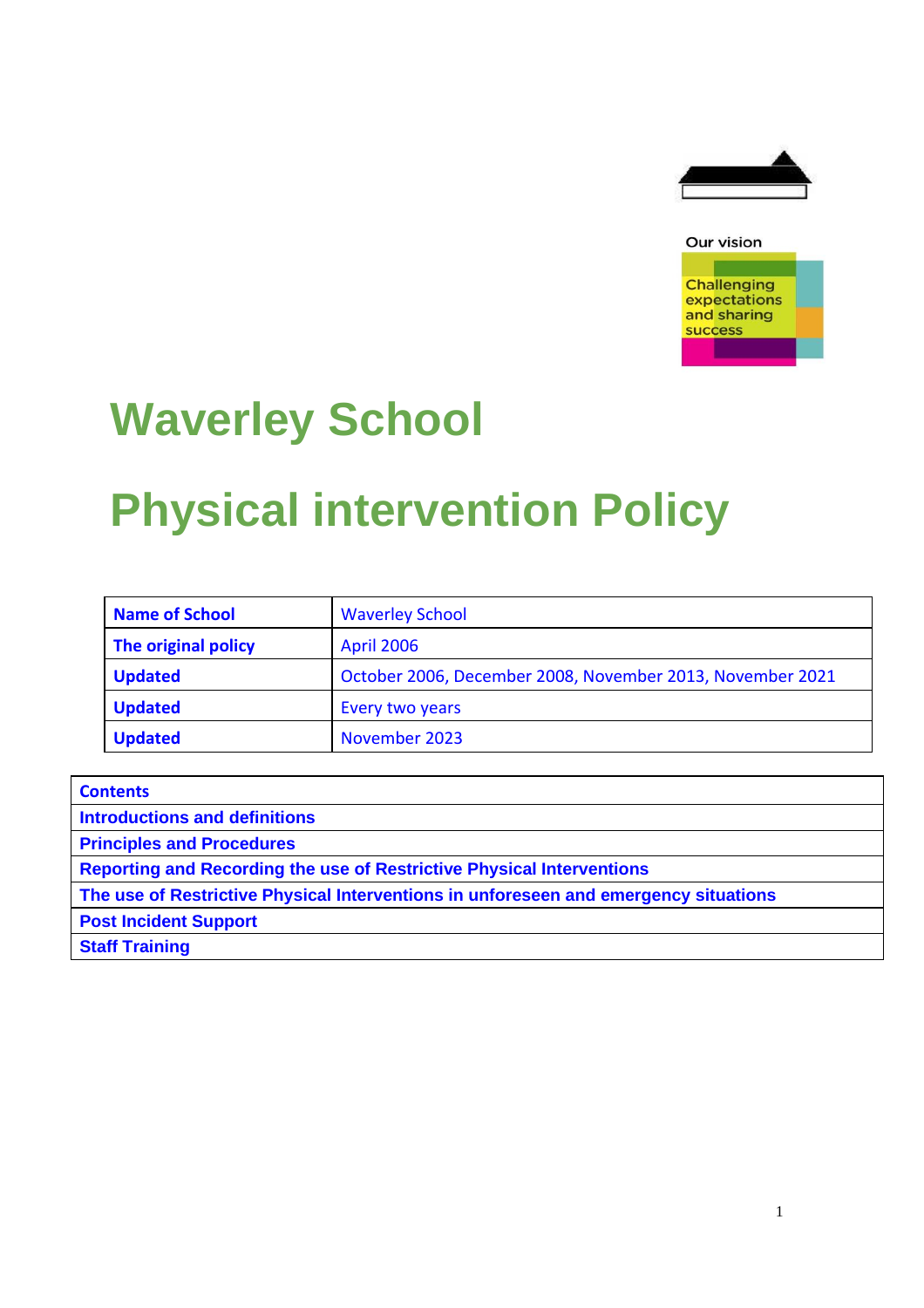## **The Use of Physical Interventions**

#### **Introduction**

### **What is Challenging Behaviour?**

"Behaviours of such intensity, frequency or duration that the physical safety of the person or others, is likely to be placed in jeopardy, or behaviour which is likely to seriously limit or delay access to, and use of, ordinary community facilities". Emerson et al 1997

- At Waverley School we recognise that some of our pupils have severe behavioural difficulties, and which may require physical intervention as a last measure.
- The law says that it is acceptable to use restrictive physical interventions to prevent significant risk of harm. This includes:
- Prevent serious injury to themselves or others
- Prevent significant damage to property
- Protect people from danger
- Prevent serious disruption to the efficient education of others

**Definitions:** From Department for Education Publication 2002: Guidance on the Use of Restrictive Physical Intervention for Staff Working with Children and Adults who Display Extreme Behaviour in Association with Learning Difficulties and / or Autistic Spectrum Disorders:

● Restrictive physical interventions involve the use of force to control a person's behaviour and can be employed using bodily contact, mechanical devices or

|                 | <b>Bodily contact</b>                                             | Mechanical                                               | Environmental change                                                                                        |
|-----------------|-------------------------------------------------------------------|----------------------------------------------------------|-------------------------------------------------------------------------------------------------------------|
| Non restrictive | Manual guidance to<br>assist a person<br>walking                  | Use of a<br>protective helmet to<br>prevent self-injury  | Removal of the cause<br>of distress, for<br>example, adjusting<br>temperature, light or<br>background noise |
| Restrictive     | Holding a person's<br>hands to<br>prevent them hitting<br>someone | Use of arm cuffs or<br>splints to prevent<br>self-injury | Forcible seclusion or<br>the use of locked<br>doors                                                         |

changes to the person's environment.

From Department for Education Publication 2003: Use Reasonable Force; advice for head teachers, staff, and governing bodies

● Reasonable force is that which is "Reasonable in the circumstances' [and] means using no more force than is needed. "

This policy aims to make it clear who is permitted to use physical interventions, including restrictive physical interventions, at the school and when and why they would be expected to do so. It should be read in conjunction with the Behaviour Policy. The school recognises the importance of parental involvement in this as they are the people who know their child best.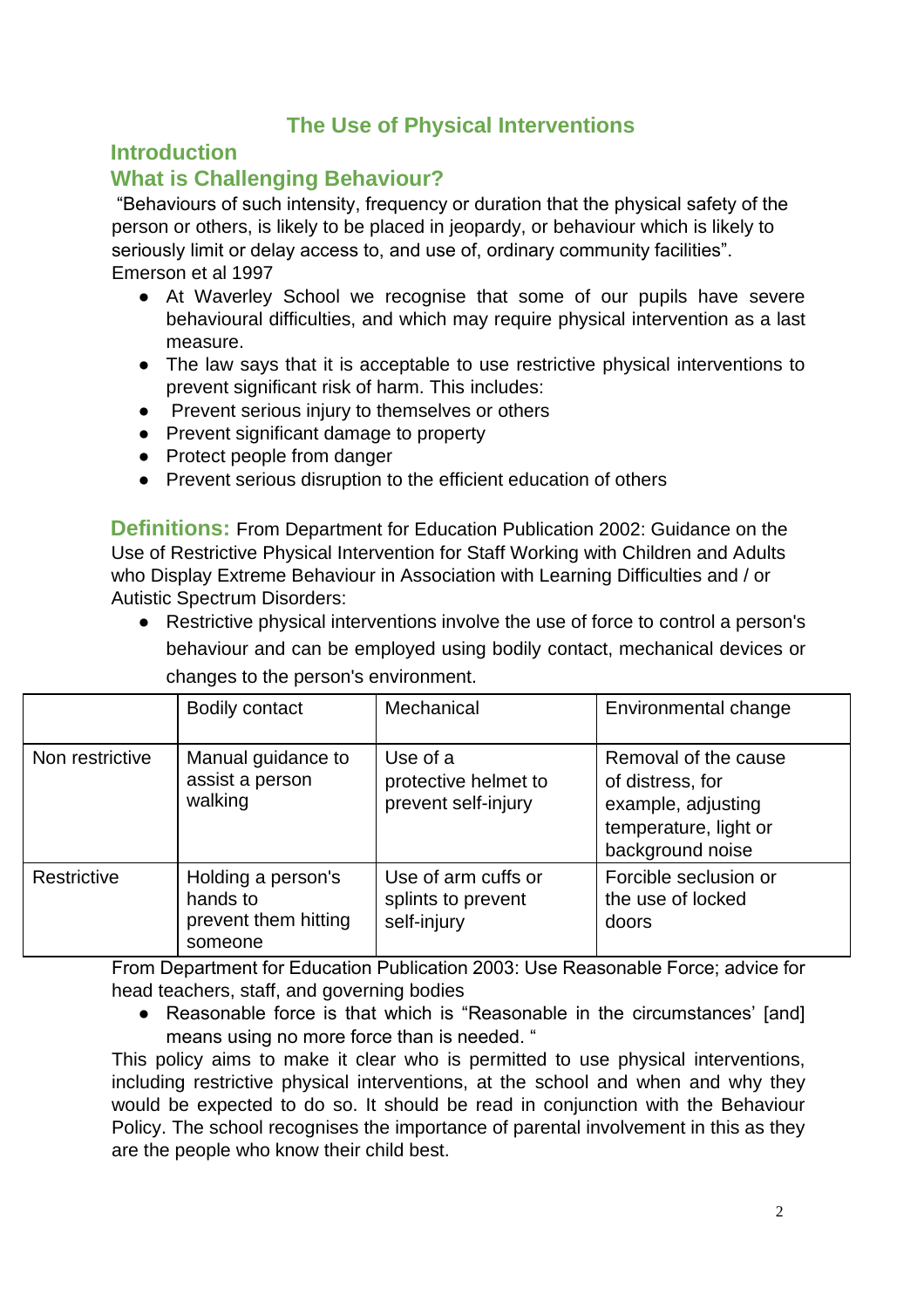# **Principles**

- Staff are committed to supporting pupils' individual needs through an holistic approach centred on the use of positive behaviour management behaviour strategies. This will be done in full consultation with parents.
- The use of restrictive physical interventions will only be used for pupils who have an IBP that clearly states when and how this would be an appropriate strategy to use, unless in the event of an emergency (see section on unforeseen or emergency situations).
- Restrictive Physical Interventions are only used as a last resort or as part of a planned strategy that has been established in consultation with the Assistant Headteacher, Deputy Headteacher and Headteacher/ Head of School.
- Staff expected to implement such strategies must have had appropriate training first.
- The school endorses methods of restrictive physical interventions taught by "Approach Training Ltd" as safe and supportive techniques appropriate for the needs of pupils such as ours.
- Staff are only permitted to use the techniques taught by 'Approach' and listed in an individual's IBP.
- Consent must first be obtained from the a member of SLT and parents before physical interventions are used, through the IBP process.
- Physical Intervention will only be used when it is in the best interest of the pupil; in ways which maintain the dignity and safety of all concerned;, and when other less intrusive approaches have been tried and been found to be unsuccessful.
- Staff are only allowed to intervene in order to keep the pupil, or others, safe, or to prevent serious damage to property or to prevent serious disruption to the education of others. It is never punitive and will only ever be used in the pupil's best interests.

### **Procedures**

Individual Behaviour Plans and Risk Assessments

- IBPs identify when an individual's behaviour makes it necessary to consider the use of restrictive physical interventions.
- Parents will be consulted as part of the IBP process, and informed of the IBP meeting prior to it taking place by the classteacher. After the meeting the new IBP will be discussed with parents and alterations made as required. If it is likely that Restrictive Physical Intervention (in the form of 'Approach') may be required to support a pupil if they are behaving inappropriately then this will be detailed in the IBP.
- Planned use of physical intervention must clearly be in keeping with the pupil's Individual Behaviour Plan.
- Seclusion (where an adult or child is forced to spend time alone against their will) should also be considered a form of physical intervention. As far as possible this should be included in a pupil's IBP.
- Time out (the removal from a rewarding environment as part of a planned behaviour programme) should also be considered as a form of physical intervention. As far as possible this should be included in a pupil's IBP.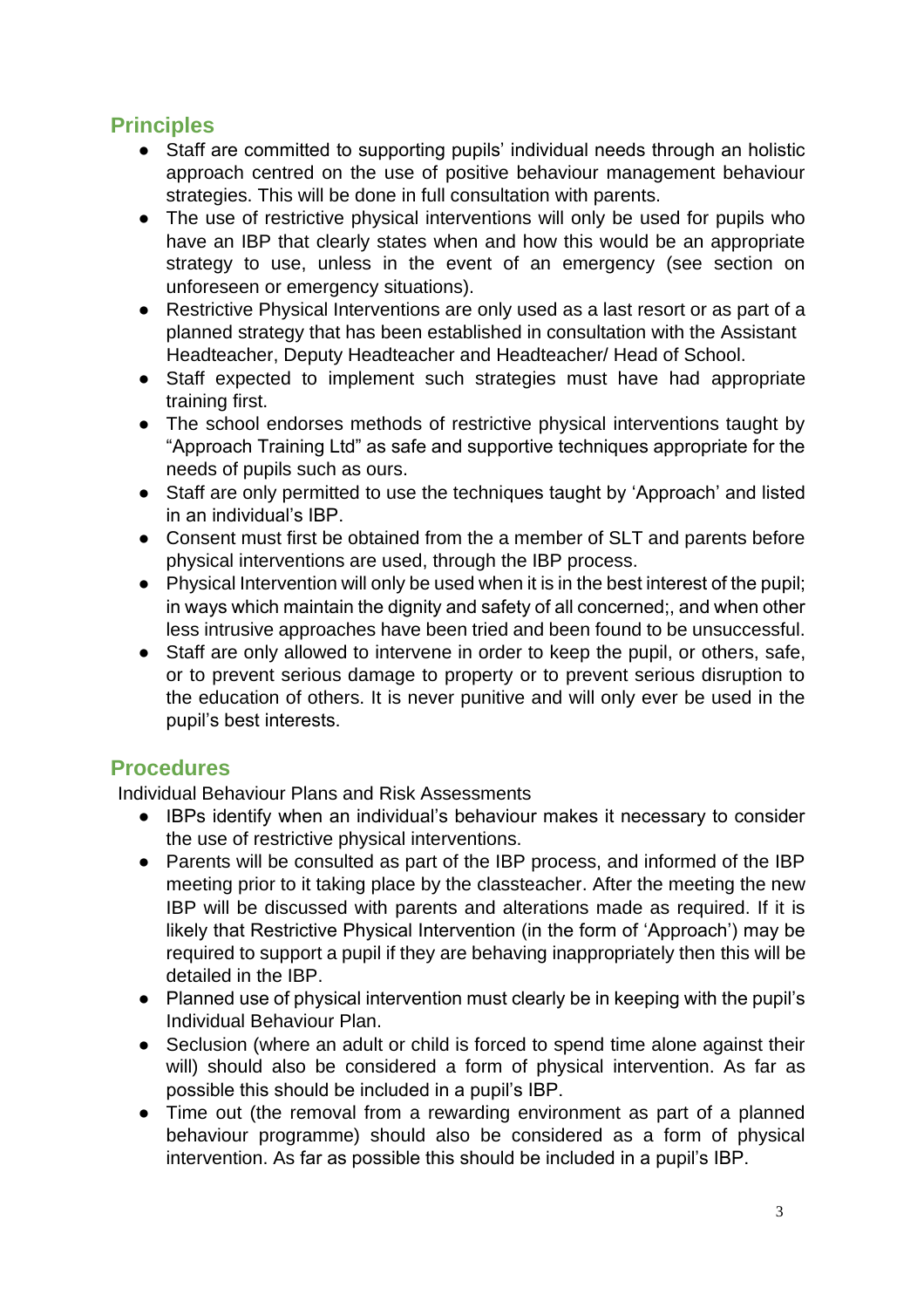● Withdrawal – taking a person away from a difficult situation, possibly using reasonable force but staying with them. As far as possible this should be included in a pupil's IBP.

## **Reporting and recording the use of Restrictive Physical Interventions**

- Each class keeps copies of the Individual Behaviour Plans relevant to their pupils.
- IBPs are also stored on the staff server, 'Individual Behaviour Plans and BIP' folder
- Each department has a booklet for recording when restrictive physical intervention (in the form of 'Approach') has been used. Some classes also have these booklets.
- The 'Record of Physical Intervention' follows a specific format (appendix 4)
- All incidents requiring the use of physical interventions should be clearly and systematically documented in these booklets and reported to the Headteacher.
- All incidents or accidents occurring as a result of pupil behaviour should be reported on the online accident / incident form.
- The school will keep parents fully informed about their child's behaviour. To deal effectively with challenging behaviour the relationship between home and school must be open and honest.
- Parents will be informed each time a restrictive physical intervention has been used. The class teacher and SLT member will agree who will be contacting the parent and by what means.

### **The use of Restrictive Physical Interventions in unforeseen and emergency situations**

- Waverley School recognises that there will be times when staff may need to use restrictive physical interventions as an emergency response to an unforeseen situation, such as stopping someone from running out in front of a car.
- In situations like this staff have no option but to act in the best interests of the pupils which may mean using reasonable force to manage a crisis situation.

#### ● Staff should always report and record these incidents using school procedures.

#### **Post Incident Support**

- The support system for staff should be initially with the class team, then with the head of department, the assistant headteacher, deputy headteacher and finally with the Headteacher.
- Any pupil who has been involved in an incident should be supported sensitively to enable them to calm down as soon as possible. Where appropriate this should be outlined in their IBP. Parents must be informed of such an incident as they may be upset on returning home.
- The school will provide medical support for any injury to pupils, and a first aider will tend to staff.